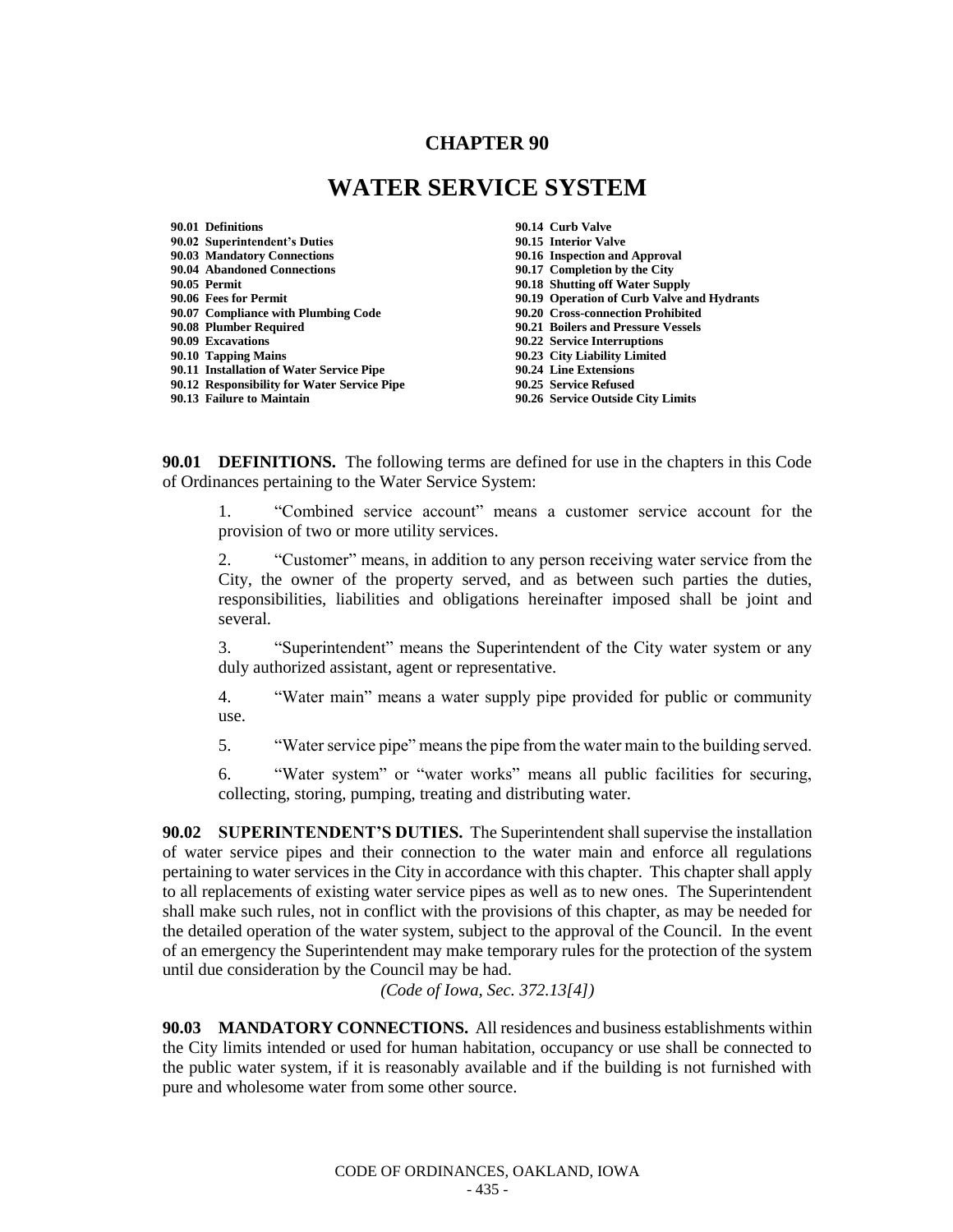**90.04 ABANDONED CONNECTIONS.** When an existing water service is abandoned or a service is renewed with a new tap in the main, all abandoned connections with the mains shall be turned off at the corporation stop and made absolutely watertight.

**90.05 PERMIT.** Before any person makes a connection with the public water system, a written permit must be obtained from the City. The application for the permit shall include a legal description of the property, the name of the property owner, the name and address of the person who will do the work, and the general uses of the water. If the proposed work meets all the requirements of this chapter and if all fees required under this chapter have been paid, the permit shall be issued. Work under any permit must be completed within sixty (60) days after the permit is issued, except that when such time period is inequitable or unfair due to conditions beyond the control of person making the application, an extension of time within which to complete the work may be granted. The permit may be revoked at any time for any violation of these chapters.

**90.06 FEES FOR PERMIT.** Before any permit is issued the person who makes the application shall pay the following fees to the Clerk to cover the cost of issuing the permit and supervising, regulating, and inspecting the work:

*(Code of Iowa, Sec. 384.84)*

|                       | \$25.00 |
|-----------------------|---------|
| Commercial/Industrial | \$25.00 |
|                       |         |

3. Tapping Fee (if performed by the City) \$ 500.00

**90.07 COMPLIANCE WITH PLUMBING CODE.** The installation of any water service pipe and any connection with the water system shall comply with all pertinent and applicable provisions, whether regulatory, procedural or enforcement provisions, of the *State Plumbing Code*.

**90.08 PLUMBER REQUIRED.** All installations of water service pipes and connections to the water system shall be made by a State-licensed plumber.

**90.09 EXCAVATIONS.** All trench work, excavation and backfilling required in making a connection shall be performed in accordance with applicable excavation provisions as provided for installation of building sewers and/or the provisions of Chapter 135.

**90.10 TAPPING MAINS.** All taps into water mains shall be made by or under the direct supervision of the Superintendent and in accord with the following:

*(Code of Iowa, Sec. 372.13[4])*

1. Independent Services. No more than one house, building or premises shall be supplied from one tap unless special written permission is obtained from the Superintendent and unless provision is made so that each house, building or premises may be shut off independently of the other.

2. Sizes and Location of Taps. All mains six (6) inches or less in diameter shall receive no larger than a three-fourths  $(3/4)$  inch tap. All mains of over six  $(6)$  inches in diameter shall receive no larger than a one inch tap. Where a larger connection than a one inch tap is desired, two (2) or more small taps or saddles shall be used, as the Superintendent shall order. All taps in the mains shall be made at or near the top of the pipe, at least eighteen (18) inches apart. No main shall be tapped nearer than two (2) feet of the joint in the main.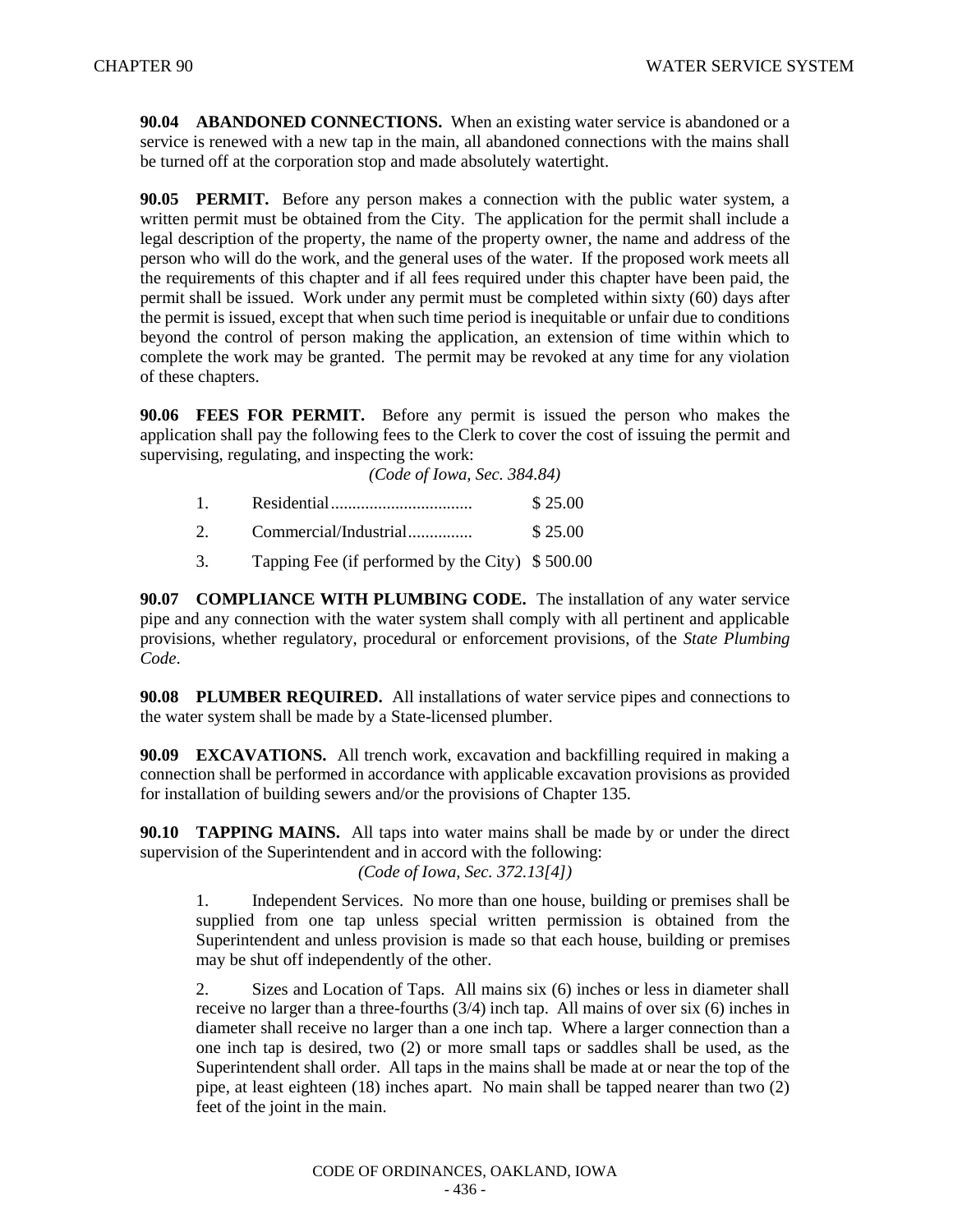3. Corporation Stop. A brass corporation stop, of the pattern and weight approved by the Superintendent, shall be inserted in every tap in the main. The corporation stop in the main shall in no case be smaller than one size smaller than the service pipe.

4. Location Record. An accurate and dimensional sketch showing the exact location of the tap shall be filed with the Superintendent in such form as the Superintendent shall require.

**90.11 INSTALLATION OF WATER SERVICE PIPE.** Water service pipes from the main to the meter setting shall be Type K copper. The use of any other pipe material for the service line must first be approved by the Superintendent. Pipe must be laid sufficiently waving and at least six (6) feet in depth to prevent rupture from settlement or freezing.

**90.12 RESPONSIBILITY FOR WATER SERVICE PIPE.** All costs and expenses incident to the installation, connection and maintenance of the water service pipe from the main to the building served shall be borne by the owner. The owner shall indemnify the City from any loss or damage that may directly or indirectly be occasioned by the installation or maintenance of said water service pipe.

**90.13 FAILURE TO MAINTAIN.** When any portion of the water service pipe which is the responsibility of the property owner becomes defective or creates a nuisance and the owner fails to correct such nuisance the City may do so and assess the costs thereof to the property. *(Code of Iowa, Sec. 364.12[3a & h])*

**90.14 CURB VALVE.** There shall be installed within the public right-of-way a main shutoff valve on the water service pipe of a pattern approved by the Superintendent. The shut-off valve shall be constructed to be visible and even with the pavement or ground. Water service currently being provided without the required curb valve shall be corrected to comply with this section. The Council may serve notice on the property owner, by certified mail, requiring the owner to install a curb valve pursuant to the standards of this section, within a reasonable time. If such action is not completed within the time stated in the notice, the Council may require the work to be done and assess the costs against the property owner. Collection of the costs expended by the City may be by suit directly against the property owner or by collection in the same manner as a property tax.

**90.15 INTERIOR VALVE.** There shall be installed a shut-off valve on every service pipe inside the building as close to the entrance of the pipe within the building as possible and so located that the water can be shut off conveniently. Where one service pipe supplies more than one customer within the building, there shall be separate valves for each such customer so that service may be shut off for one without interfering with service to the others.

**90.16 INSPECTION AND APPROVAL.** All water service pipes and their connections to the water system must be inspected and approved in writing by the Superintendent before they are covered, and the Superintendent shall keep a record of such approvals. If the Superintendent refuses to approve the work, the plumber or property owner must proceed immediately to correct the work. Every person who uses or intends to use the municipal water system shall permit the Superintendent to enter the premises to inspect or make necessary alterations or repairs at all reasonable hours and on proof of authority.

**90.17 COMPLETION BY THE CITY.** Should any excavation be left open or only partly refilled for twenty-four (24) hours after the water service pipe is installed and connected with the water system, or should the work be improperly done, the Superintendent shall have the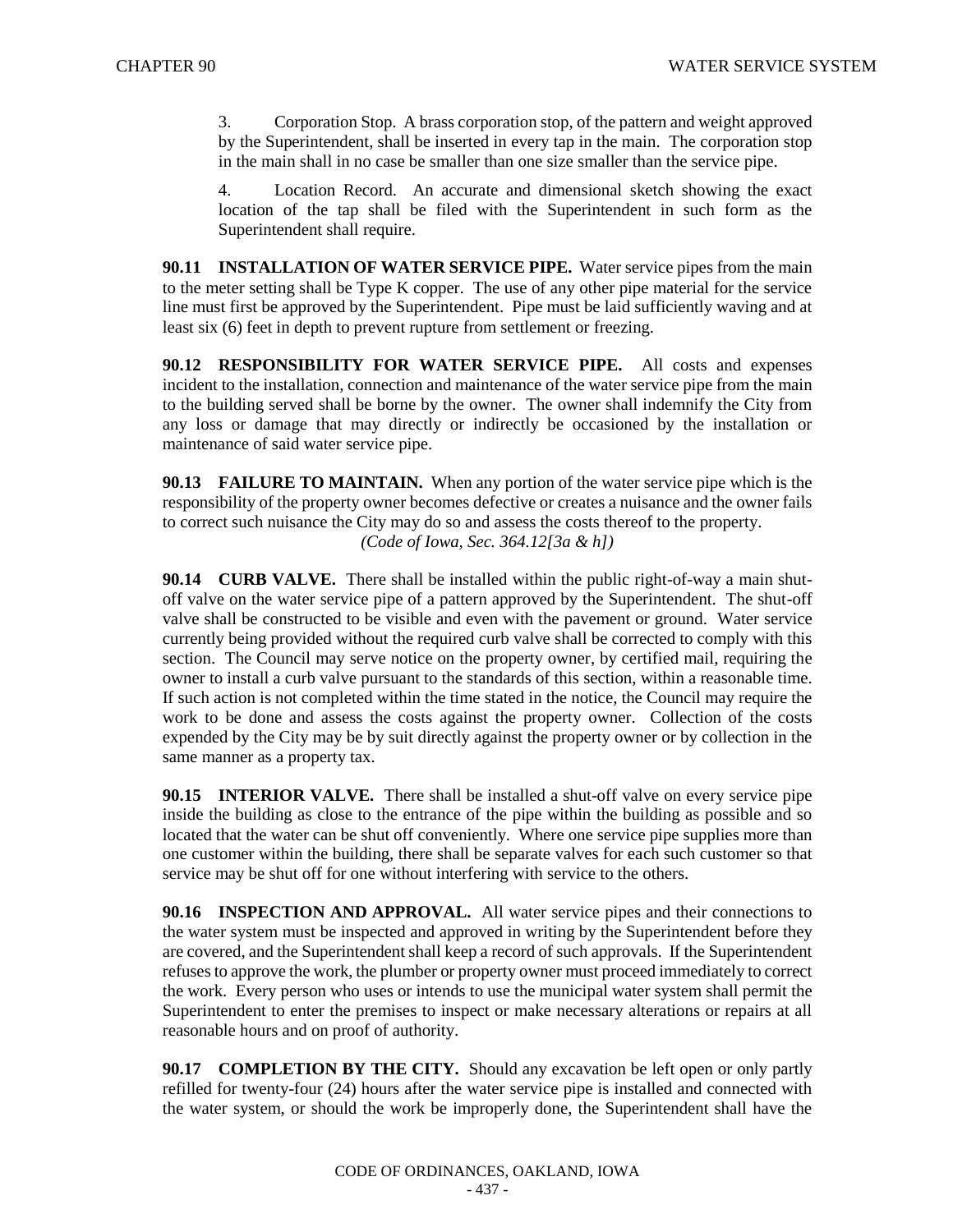right to finish or correct the work, and the Council shall assess the costs to the property owner or the plumber. If the plumber is assessed, the plumber must pay the costs before receiving another permit. If the property owner is assessed, such assessment may be collected with and in the same manner as general property taxes.

*(Code of Iowa, Sec. 364.12[3a & h])*

**90.18 SHUTTING OFF WATER SUPPLY.** The Superintendent may shut off the supply of water to any customer because of any violation of the regulations contained in these Water Service System chapters that is not being contested in good faith. The supply shall not be turned on again until all violations have been corrected and the Superintendent has ordered the water to be turned on.

**90.19 OPERATION OF CURB VALVE AND HYDRANTS.** It is unlawful for any person except the Superintendent to turn water on at the curb valve, and no person, unless specifically authorized by the City, shall open or attempt to draw water from any fire hydrant for any purpose whatsoever.

**90.20 CROSS-CONNECTION PROHIBITED.** Connection, cross-connection or permitting the same of any separate water supply to premises which receive water from the City is prohibited.

**90.21 BOILERS AND PRESSURE VESSELS.** Customers having boilers and/or pressure vessels receiving a supply of water from the City must have a check valve on the water supply line and a vacuum valve on the steam line to prevent collapse in case the water supply from the City is discontinued or interrupted for any reason, with or without notice.

**90.22 SERVICE INTERRUPTIONS.** The City shall make all reasonable efforts to eliminate interruption of service, and when such interruptions occur will endeavor to reestablish service with the shortest possible delay. Whenever the service is interrupted for the purpose of working on the distribution system or the station equipment, all customers affected by such interruption will be notified in advance whenever it is possible to do so.

**90.23 CITY LIABILITY LIMITED.** The City shall in no event be held responsible for claims made against it by reason of the breaking of any main or service pipe or by reason of any other interruption of the supply of water caused by the breaking of machinery or stoppage for necessary repairs; and no person shall be entitled to damages or have any portion of a payment refunded for any interruption or service which, in the opinion of the City, may be deemed necessary.

**90.24 LINE EXTENSIONS.** The City will construct extensions to its water lines to points within its service area, but the City is not required to make such installations unless the customer pays to the City the entire cost of the installation and subject to the following provisions:

1. Contract. All line extensions shall be evidenced by a contract signed by the City and the person advancing funds for said extension.

2. Rights of City. All decisions in connection with the manner of installation of any extension and maintenance thereof shall remain in the exclusive control of the City and such extension shall be the property of the City and no other person shall have any right, title or interest therein.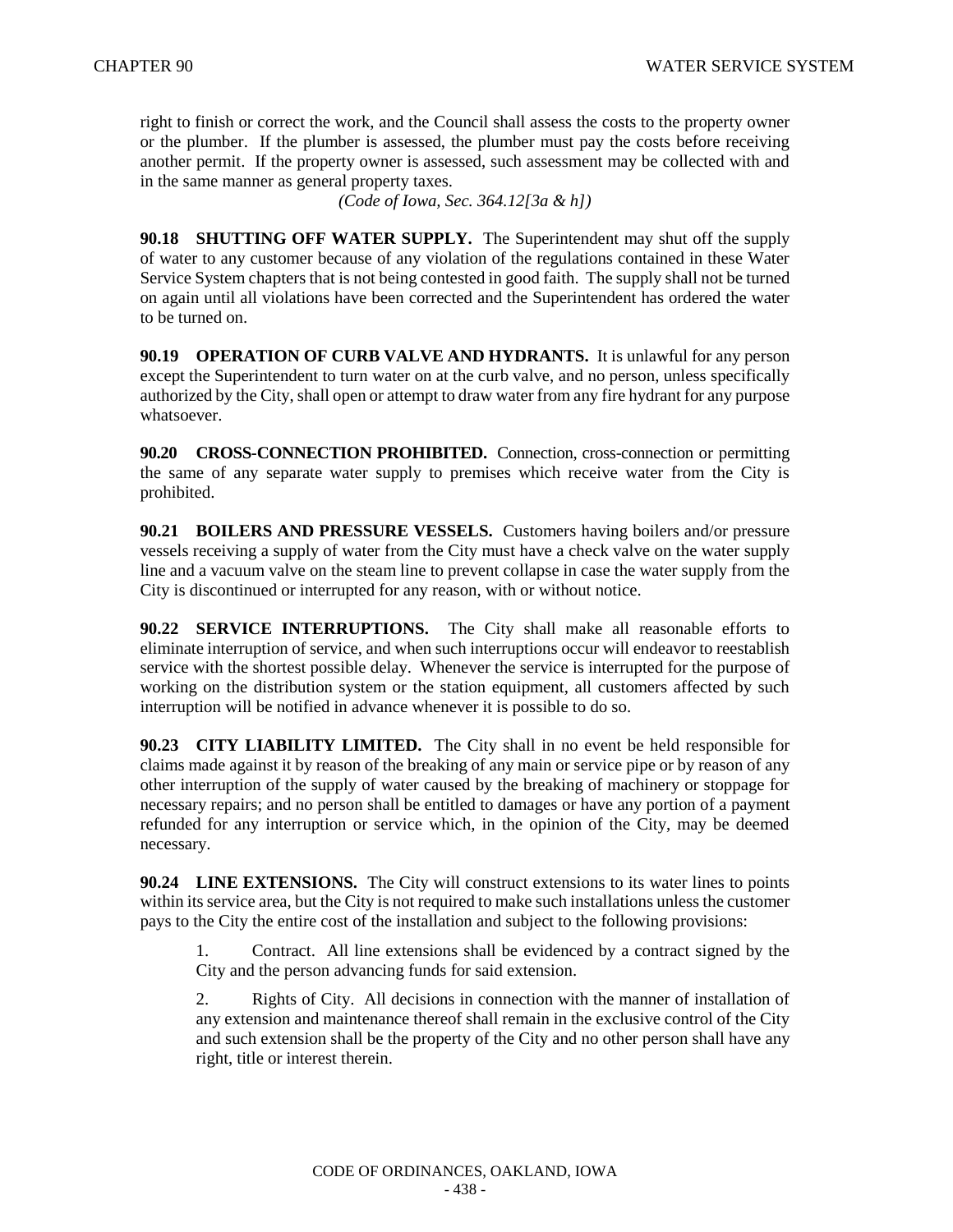**90.25 SERVICE REFUSED.** The City may refuse service to persons not presently customers when in the opinion of the City the capacity of the facilities will not permit such service.

**90.26 SERVICE OUTSIDE CITY LIMITS.** The City may enter into water use and purchase agreements with potential users that are located outside of the City limits. Such agreements shall be in writing and shall set forth the terms under which water service will be provided.